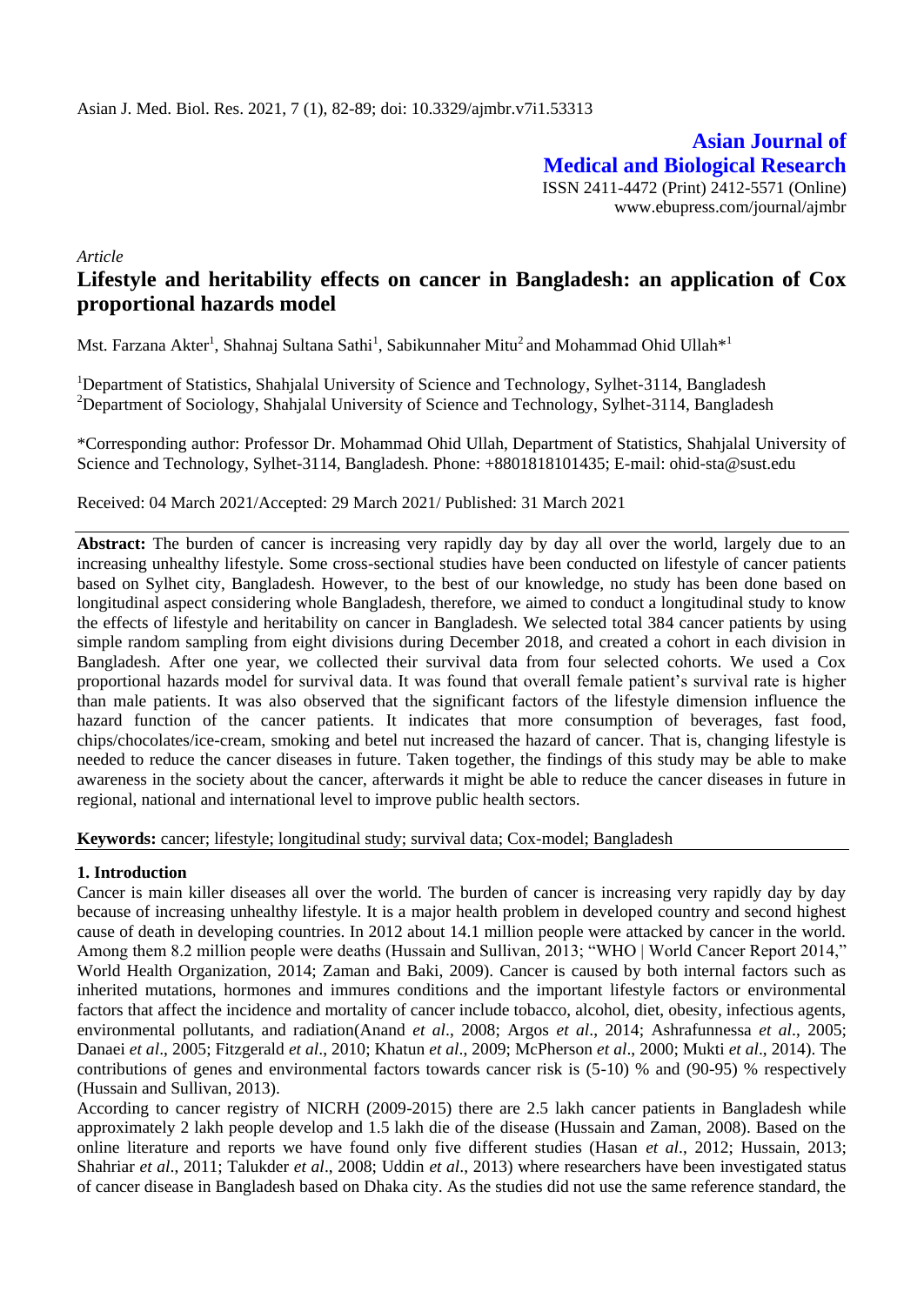prevalence of cancer is varied. Studies show that males have been suffering from cancer mostly lung, stomach, colorectal, lymphoma, and oral etc. Among them most of the people have been sufferings from lung cancer. On the other hand among female, researchers have been found breast cancer is the highest one followed by carcinoma cervix, stomach, colorectal and cancer of ovary. The ratio of male and female patients is 1.4:1. According to their findings the underlying risk factors are smoking, betel leaf, obesity, HPV infection, Helicobacter pylori. Studies also show that most of the female patients are housewives and most of the male patients are agricultural workers. Most of the patients are illiterate and are in age group (30-65) years.

In 2016, Ullah *et al*. (2016) conducted a study based on Sylhet city to know the extent of environmental and heritability effects on cancer, we found that the extent of environmental effect (path coefficient  $= 0.37$ ) is more than the heritability effect (path coefficient  $= 0.15$ ) and it shows that higher BMI, less exercise, and taking more junk food and meat might be the more influential factors for cancer.

Many studies (Bruner *et al*., 2003; Coté *et al*., 2012; GBD 2015 Disease and Injury Incidence and Prevalence Collaborators, 2016; GBD 2015 Mortality and Causes of Death Collaborators, 2016; Global Burden of Disease Cancer Collaboration *et al*., 2018; Kampman, 2007; McGuire, 2016; Nelson *et al*., 2013; Shahriar *et al*., 2011; Soerjomataram *et al*., 2018; Sung *et al*., 2019; Wolin*et al*., 2009; Wu *et al*., 2013) have been conducted including status and lifestyle of cancer patients. However, none study has been conducted covering whole Bangladesh on lifestyle and heritability effects on cancer, therefore, we would like to extend the study including longitudinal concept including survival data in the perspective of Bangladesh. In this study, our primary objective is to find out the lifestyle and heritability effects on cancer in Bangladesh considering survival data using Cox proportional hazardsmodel.

### **2. Materials and Methods**

To find out the extent of heritability and lifestyle (environmental) effects on cancer, a semi-structured questionnaire has been prepared to collect the data from the cancer patients. At first we selected some cancer patients randomly from each division/strata and created a cohort in each division. We collected total 384 cancer patients from the hospitals of 8 divisional cities in Bangladesh. Initially  $(T_0)$ , for cross-sectional data, we collected the information (life style, food habits, height, weight and demographic variables etc. and different blood test results) from the selected patients based on a questionnaire.

### **2.1. Data Sources**

We conducted a cross-sectional study during December, 2018 in Bangladesh and the study population was the cancer patients from all over Bangladesh. Bangladesh is divided into eight (8) divisions for administrative purpose and these are- Dhaka (Capital), Chattogram, Rajshahi, Sylhet, Barishal, Rangpur, Khulna, and Mymensingh. The participants were the cancer patients going to treat cancer at public/private hospitals in different divisions of Bangladesh and simple random sampling procedure was used to collect sample from the study population.

A structured questionnaire was used to collect information from the cancer patients and the questionnaire included socio-demographic information, family history of cancer, eating behavior, pathological information, therapeutic data, and costing details. Information was collected from patients who were willing to give their details and from their relatives if the patients were not in such state to answer all questions. The study was approved by the research Center of SUST, Shahjalal University of Science and Technology (SUST), Sylhet, Bangladesh. Data collection was conducted by approaching to cancer patients who were waiting to meet the oncologist at cancer unit of different hospitals or taking therapy in hospitals. At first, socio-demographic information, costing details, therapeutic data, and eating behavior were collected orally from patients. Then pathological information and measurement of human body (Height, weight before and after cancer) were collected from their medical reports file. In each division information was collected in 3-4 days from as many patients as found.

After one year (during December, 2019), we selected 4 (four) cohorts by using a simple random sampling from the total 8 (eight) divisions/cohorts and then followed the initially selected patients around 12 months. After 12 months  $(T_{12})$  we collected information such as: survive( yes/no), survival time (duration of disease, that is difference between death time and detecting time of cancer) , weight status ( increase, stable, decrease), food habits (better, as usual, worse) from 4 divisions( Dhaka, Chattogram Sylhet and Mymensingh). For the Cox model we used gender, factors of lifestyle and heritability dimensions. Factors of lifestyle and heritability dimensions have been selected by Principal component analysis (PCA) separately.

For data entry, processing and analysis we used Statistical Package for Social Sciences (SPSS) version 22.0. Exploratory data analysis, PCA and Cox proportional hazards model had been used to analyze the data.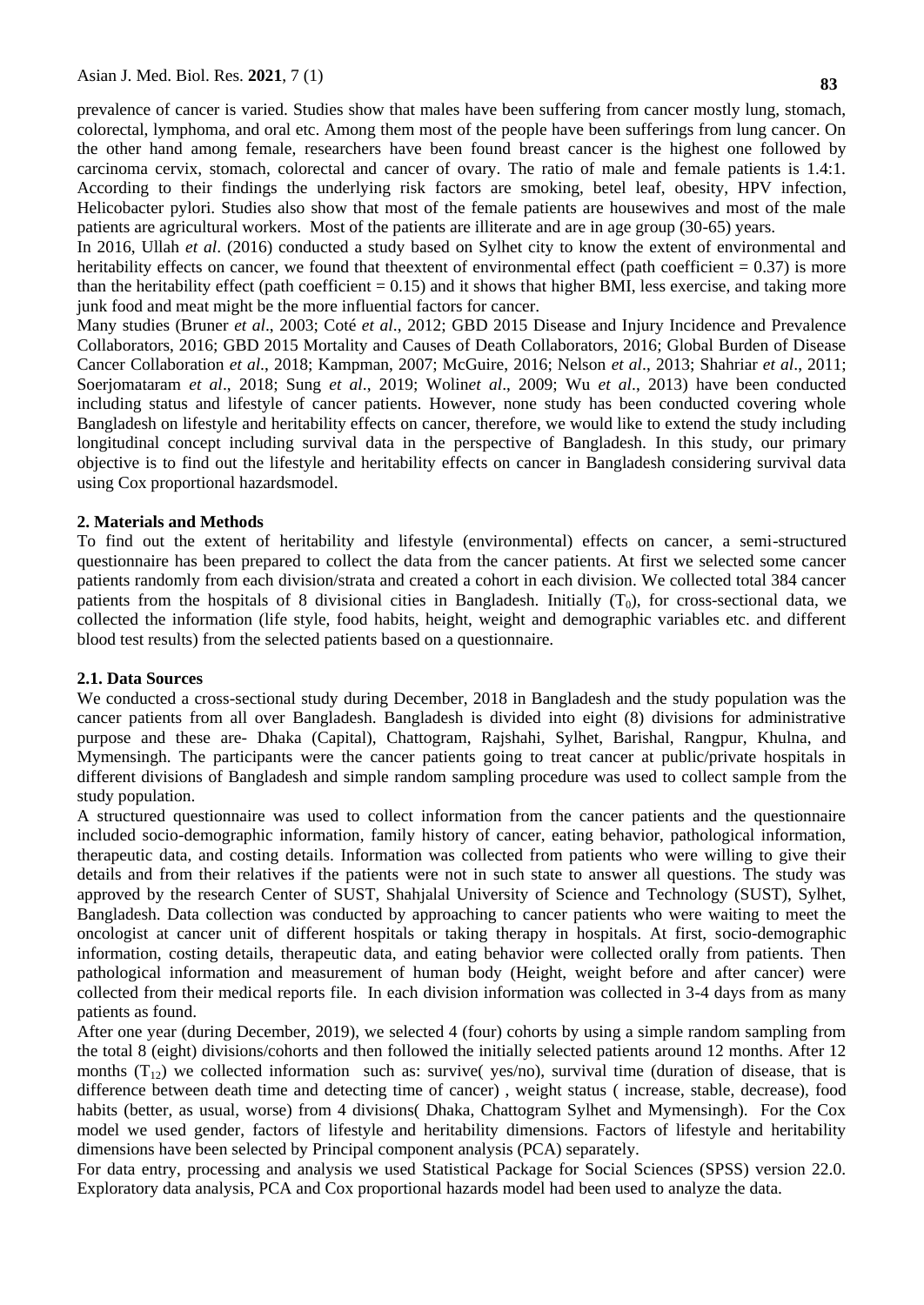## **3. Results**

The mean ( $\pm$ SD) of height for male patients were 64.40 ( $\pm$ 4.78) and for female were 60.01 ( $\pm$ 3.90). The mean  $(\pm SD)$  of weight before cancer for male patients were 57.33 ( $\pm 13.68$ ) and for female were 53.63 ( $\pm 11.60$ ) and of weight after cancer for male were 50.07 ( $\pm$ 11.80) and for female were 49.11 ( $\pm$ 12.39). The average amount of money spent by patients was 235677.08 BDT (±329599.11 BDT).

Among 384 cancer patients, 192 (50%) patients were male and 192 (50%) were female. 30.21% of patients were from age group 40-49 and 24.74% from 50-59 age group. 50 (13.02%) of them were job holder, 177 (46.09%) are housewife, 44 (11.46%) were businessman and 36 (9.38%) of them were farmer. Education level of 311 (80.99%) individuals were below SSC, 37 (9.64%) were HSC pass, 19 (4.95%) were illiterate and 10 (2.60%) individuals were graduate. 237 (61.72%) of them were in stage 1 of cancer, 105 (27.34%) of them were in stage 2, 33 (8.59%) in stage 3 and 9 (2.34%) of them were in stage 4 of cancer. 65 (16.93%) of them had throat cancer, 47 (12.24%) had stomach cancer, 44 (11.46%) had breast (Left) cancer, 42 (10.94%) had lung cancer, 33 (8.59%) had cervical cancer and 33 (8.59%) of them had other type of cancer like anal, bone, kidney cancer etc. Total 372 (96.88%) of them usually eat food at their home and rest of them at restaurant. Total 305 (79.43%) of them had no relative diagnosed with cancer, 18(4.69%) had brother having cancer, 16 (4.17%) had father having cancer and 13 (3.39%) had other relatives having cancer. Total 304 (79.17%) of them didn't like exercise and rest of them do like it. Among 384 cancer patients, 267 (69.53%) of them had no other disease and 117 (30.47%) of them had diagnosed with different disease other than cancer. Total 282 (73.44%) of them could not bear their cost and others could.

It was also observed that 16% of cancer patients went to hospitals of Chattogram city, 14% to Sylhet and 14% to Khulna for treatment. Location of cancer by Genderdisclosed that Throat, Stomach, Lung, Colon, and Liver cancer found mostly in male patients and also Skin cancer happened to male patients more than female but the difference was high for Lung and Throat cancer but Blood cancer found in female patients more than male.On the other hand, location of cancer by division demonstrated that most throat cancer patients (18) were in Mymensignh followed by 14 in Chattogram and 14 in Rangpur and most stomach cancer patients (15) were in Sylhet. In addition, most Lung (12) and cervical (13) cancer patients found in Dhaka and Khulna respectively and Lung, Throat and Stomach cancer patients had been seen in every division.We found that 21.35% male patients preferred smoking very much and 15.63% more than average. 35.94% male patients and 36.46% female patients preferred beef/mutton less than average and 38.54% male and 41.15% female patients favored chicken moderately.

# **3.1. Survival data analysis**

After one year we collected information such as: survive( yes/no), survival time (duration of disease, that is difference between death time and detecting time of cancer) , weight status ( increase, stable, decrease), food habits (better, normal, worse) from 4 divisions( Dhaka, Chattogram Sylhet and Mymensing). We found total 46 (22.2%) patients died out of 207, and 31.4 % patients are still survive and we did not get data from around 46.4% patients. Among the died patients most of them are form Chattogram division (37%) followed by Dhaka (23.9%) and among the surviving patients most of them are from Dhaka (33.8%) followed by Sylhet (29.2%) and Chattogram (23.2%).

We also observed that patients who are still survive- among them around 30% patients' weights are increased, stable 29% and decreased around 41% patients. Food habits also improved around 41%, as usual11% and getting worse around 48% patients (Table 1).

We found median survival time is highest in Sylhet (18 months) followed by Chattogram (15 months. However, overall survival time is 12 months in these four divisions. It is shown in confidence interval as the length of confidence interval is wider for Chattogram division and narrower in Dhaka division (Table 1). We found that more male patients (27%) died compare to female patients (14.4%) though median survival time of both male and female is 12 months.

# **3.2. Results of Cox proportional hazard model**

In order to run the Cox-model or proportional hazard model we used gender, division and the factors of lifestyle/environmental dimension and factors of heritability dimension. Factors of lifestyle dimension and heritability dimension were selected by PCA. Initially we run the model with all 4 factors (selected from the scree plot) for lifestyle dimension and 8 factors (similarly selected from the scree plot) for heritability dimension and observed -2loglikelihood of Omnibus test. We run the model repeatedly for reducing the factors. Finally we found 4 factors from each dimension (smallest -2loglikelihood) then run the final model (Table 2).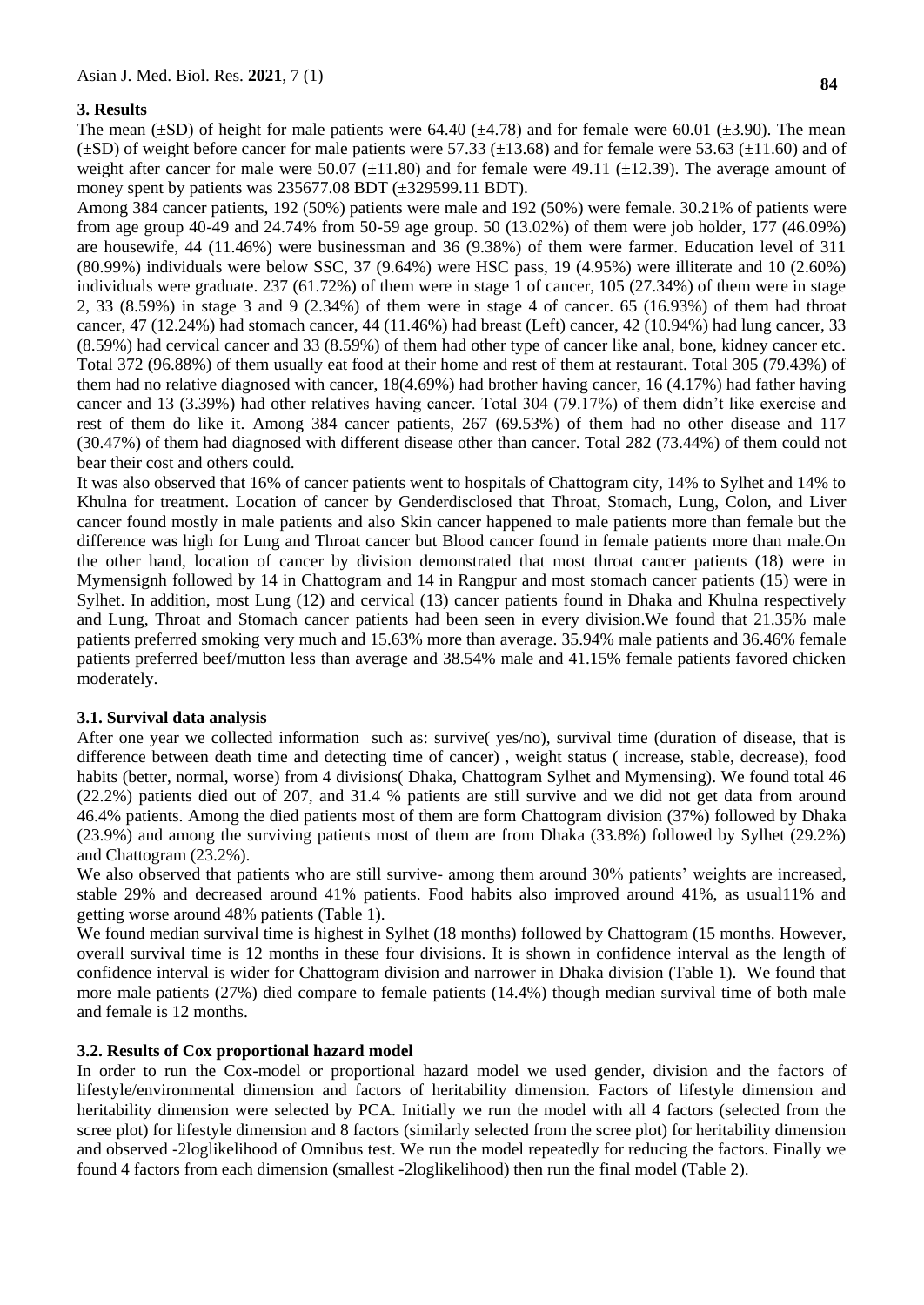# Asian J. Med. Biol. Res. **2021**, 7 (1) **<sup>85</sup>**

From the results of Cox-model it was observed that female patients are around 20% less hazard than male patients though there is no significant difference between them. We also found that factor-1 ( $p<0.05$ ), factor-2  $(p<0.05)$  and factor 3 ( $p<0.10$ ) of the lifestyle dimension are significant effect on hazard of cancer and there is no factor was found significant in heritability dimension. It indicates that the variables with the highest loadings in the significant factors of the lifestyle dimension influence the hazard function of the cancer patients. In the factor analysis we observed more consumption of beverages, fast food, chips/chocolates/ice-cream, smoking and betel nut increased the hazard of cancer (Table 3).

|            | <b>Estimate</b> | <b>Std. Error</b> | 95% Confidence Interval |                    |  |
|------------|-----------------|-------------------|-------------------------|--------------------|--|
|            |                 |                   | <b>Lower Bound</b>      | <b>Upper Bound</b> |  |
| Dhaka      | 9.000           | 1.651             | 5.763                   | 12.237             |  |
| Chattogram | 15.000          | 4.939             | 5.319                   | 24.681             |  |
| Sylhet     | 18.000          | 4.243             | 9.684                   | 26.316             |  |
| Mymensingh | 12.000          | 2.183             | 7.722                   | 16.278             |  |
| Overall    | 12.000          | 1.121             | 9.803                   | 14.197             |  |
| Male       | 12.000          | 1.789             | 8.494                   | 15.506             |  |
| Female     | 12.000          | 1.587             | 8.889                   | 15.111             |  |
| Overall    | 12.000          | 1.113             | 9.818                   | 14.182             |  |

**Table 1. Median survival time of patients respect to division and gender.**

## **Table 2. Results of the Cox proportional hazard model.**

| <b>Covariates</b>             | B       | <b>SE</b> | Wald  | df | Sig. | Exp(B) |
|-------------------------------|---------|-----------|-------|----|------|--------|
| Gender                        | $-.199$ | .377      | .279  |    | .597 | .820   |
| <b>Lifestyle Dimension</b>    |         |           |       |    |      |        |
| FAC1                          | $-.402$ | .192      | 4.383 |    | .036 | .669   |
| FAC <sub>2</sub>              | .383    | .171      | 5.041 |    | .025 | 1.467  |
| FAC3                          | .270    | .148      | 3.317 |    | .069 | 1.310  |
| FAC4                          | $-.211$ | .185      | 1.309 |    | .253 | .809   |
| <b>Heritability Dimension</b> |         |           |       |    |      |        |
| FAC1                          | .026    | .189      | .019  |    | .890 | 1.027  |
| FAC <sub>2</sub>              | $-156$  | .208      | .562  |    | .453 | .856   |
| FAC3                          | $-.149$ | .185      | .654  |    | .419 | .861   |
| FAC4                          | .220    | .148      | 2.208 |    | .137 | 1.246  |

# **Table 3. Loadings of the variables of the selected components/factors of lifestyle dimension.**

|                                                  | <b>Component</b> |         |         |         |  |
|--------------------------------------------------|------------------|---------|---------|---------|--|
|                                                  |                  |         | 3       |         |  |
| How much do you prefer Fast food                 | .335             | .708    | .011    | .208    |  |
| How much do you prefer Vegetable                 | .598             | $-.301$ | .059    | .299    |  |
| How much do you prefer Fish                      | .652             | $-.192$ | $-.170$ | .192    |  |
| How much do you prefer beverages                 | .247             | .730    | $-.118$ | $-.069$ |  |
| How much do you prefer Chicken                   | .715             | $-.096$ | .004    | .175    |  |
| How much do you prefer Beef/mutton               | .650             | .214    | .231    | $-.321$ |  |
| How much do you prefer smoking                   | .248             | .213    | .628    | $-.531$ |  |
| How much do you prefer Chips/Chocolate/ice-cream | .117             | .580    | $-.528$ | .086    |  |
| How much do you prefer betel-nut                 | .093             | .133    | .697    | .524    |  |
| How much do you prefer fruits                    | .537             | $-.289$ | $-.244$ | $-.381$ |  |

## **4. Discussion**

Cancer is the major accidental cause of dying in early stage of life especially in Bangladesh and it is becoming a major concern for health sector. To find out, how many factors are responsible for growing cancer in a body and which factors they are, many studies has been done by researchers and doctors all over the world. Though we are far away from the reasonable and flawless answer of these questions because of different cases, it has been revealed that heritability factors and lifestyle factors can be responsible for growth of cancer. To find out the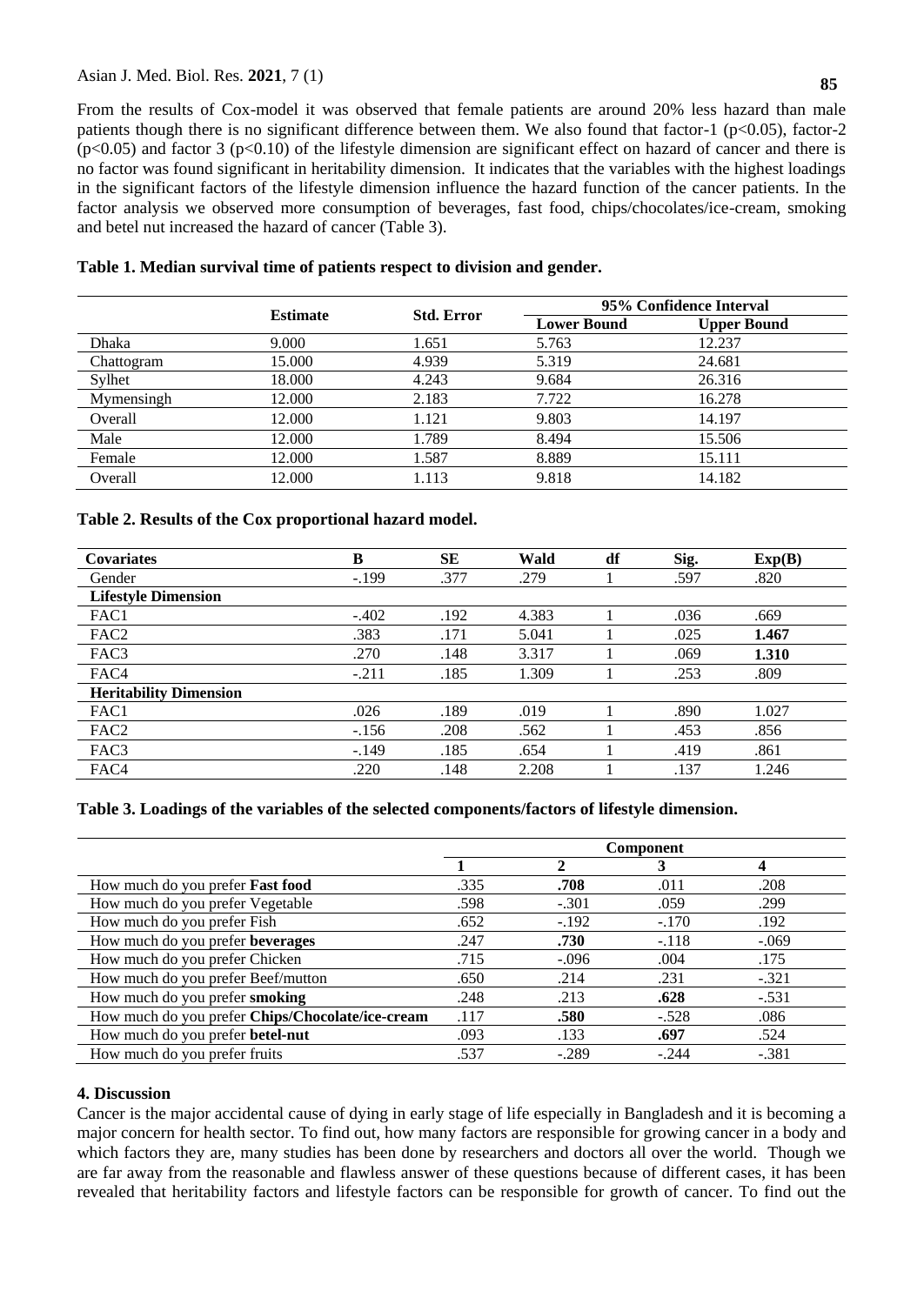level of lifestyle and heritability effects we have conducted a cross-sectional study on cancer patients of eight division of Bangladesh and collected information of 384 cancer patients where there are 192 male and 192 female patients, after one year we collected the survival information from the patients of 4 divisions. At first we get descriptive information of the data and then for further discovery we run PCA, survival probabilities and Cox model.

According to International Agency for Research on Cancer, the rate of occurring breast cancer (Incidence rate (IR): 46.3) was high followed by Prostate (IR: 29.3), Lung (IR: 22.5), and Colorectal cancer (IR: 19.7), among both male and female cases. On the other, among male patients lung cancer (IR: 31.5) found to be high followed by Prostate (IR: 29.3), Colorectal (IR: 23.6), and Stomach (IR: 15.7) and among female patients Breast cancer (IR: 46.3) was on high and then were Colorectal (IR: 16.3), Lung (IR: 14.6), and Cervix uteri (IR: 13.1) (Bray *et al*., 2018). From descriptive information, we found that among different cancer people throat and stomach cancer mostly and among female patients, Breast, Cervical and Ovary cancer rate is high whereas Throat and Lung cancer occurs highly among male patients. According to a study in USA for young age of people the risk of getting cancer which is obese-related was higher than older age (Sung *et al*., 2019). From our study we observed that people of aged 30-60 had higher chance of growing cancer than the other age group where age group 40-50 is the high-risk group. According to a study in hospitals of Dhaka city, 27% of cancer patients were from Dhaka, followed by Cumilla (17%) (Shahriar *et al*., 2011). In our study, we found that about 16% of cancer patients go to hospitals of Chattogram, followed by Sylhet (14%). As number of patients have not fixed for each division, so it is not clear that although having high facility hospitals and trained doctor, cancer patients don't go to hospitals of Dhaka. The reasons can be that most of cancer patients are not from well-to-do family and as a result most of the time they can't afford to stay in Dhaka and maintain their treatment cost. Along with that, sometimes they prefer not to go those hospitals where costly equipments are available to avoid high treatment cost. On the other hand, patients who have enough money to treat their cancer outside Bangladesh, they don't go any hospitals as they don't trust treatment procedure and doctors of Bangladesh. From our study we found that preference of sweetened items like beverages, ice-cream, chocolate is not that much high in both male and female patients but they consumes moderately these type of foods. Another study in North-western Iran depicted that high consumption of milk of high fat, yogurt and food item with heavy cheese, deep fried meet and using same oil for 2 days increased the chance of having gastric cancer (Somi *et al*., 2015). Our study discovers that although in less amount but patients prefer fast food moderately and it has been seen that company or shops that make fast food or fried items use Mobil oil to make food crispier and also most of the time same oil for 2 or 3 days. A case-control study on esophageal and gastric cancers found that consumption of herby cheese and smoking was higher in cancer patients group (P < 0.001) than the control group (Celik *et al*., 2015). In our study, most of the female patients don't prefer smoking at all and also for half of male patients it has been seen that smoking preference is not that much high but more than one-third of male patients prefer smoking too much while some of them may be chain-smoker. Studies found that about 10% of world's population consumed betel-nut and among them most people were from India because of its availability, low pricing etc. (Sharan and Choudhury, 2010; Sharan *et al*., 2012). Our study tells that about one-fifth of cancer patients prefer betel-nut strongly and rests of them chew it moderately. Another study in US found high association between colon cancer and eating main dish of beef, lamb, pork etc. every day with relative risk 2.49 comparing with eating these item once in a month among women (Willett *et al*., 1990) and another study in Japan stated that consumption of red meat was highly associated with the risk of having colon cancer among women (Takachi *et al*., 2011). Our study shows that 40% of females prefer red meat items highly which indicates slight influence of it on Cancer and same for male patients. A study on nasopharyngeal carcinoma (NPC) in China discovered that risk of having NPC was highly effected (P (trend)  $< 0.01$ ) by having first relative with any cancer and many members suffering from cancer (Bruner *et al*., 2003). In our study we detect that about 80% of cancer patients have no family history of cancer and whom having family history of cancer, most of them has first relative- father, mother, brother with cancer.

Survival data shows that around 22% patients died in Dhaka, Chattogram, Sylhet and Mymensing divisions. Among them most people died in Chattogram followed by Dhaka. However, median survival time is higher in Chattogram and lower in Dhaka division. Considering all cancer diseases, we observed that female survival rate is higher than male patients, however, considering only stomach and colon cancer, survival rate is found higher for male than that of female (Ahammed *et al*., 2020). Patients who are still survive, among them most of the patients' weights are decreased as well as most of their food habits are getting worse. That is, they are suffering the diseases severely. From the Cox model it is clear that more consumption of beverages, fast food, chips/chocolates/ice-cream, smoking and betel nut increased the hazard of cancer.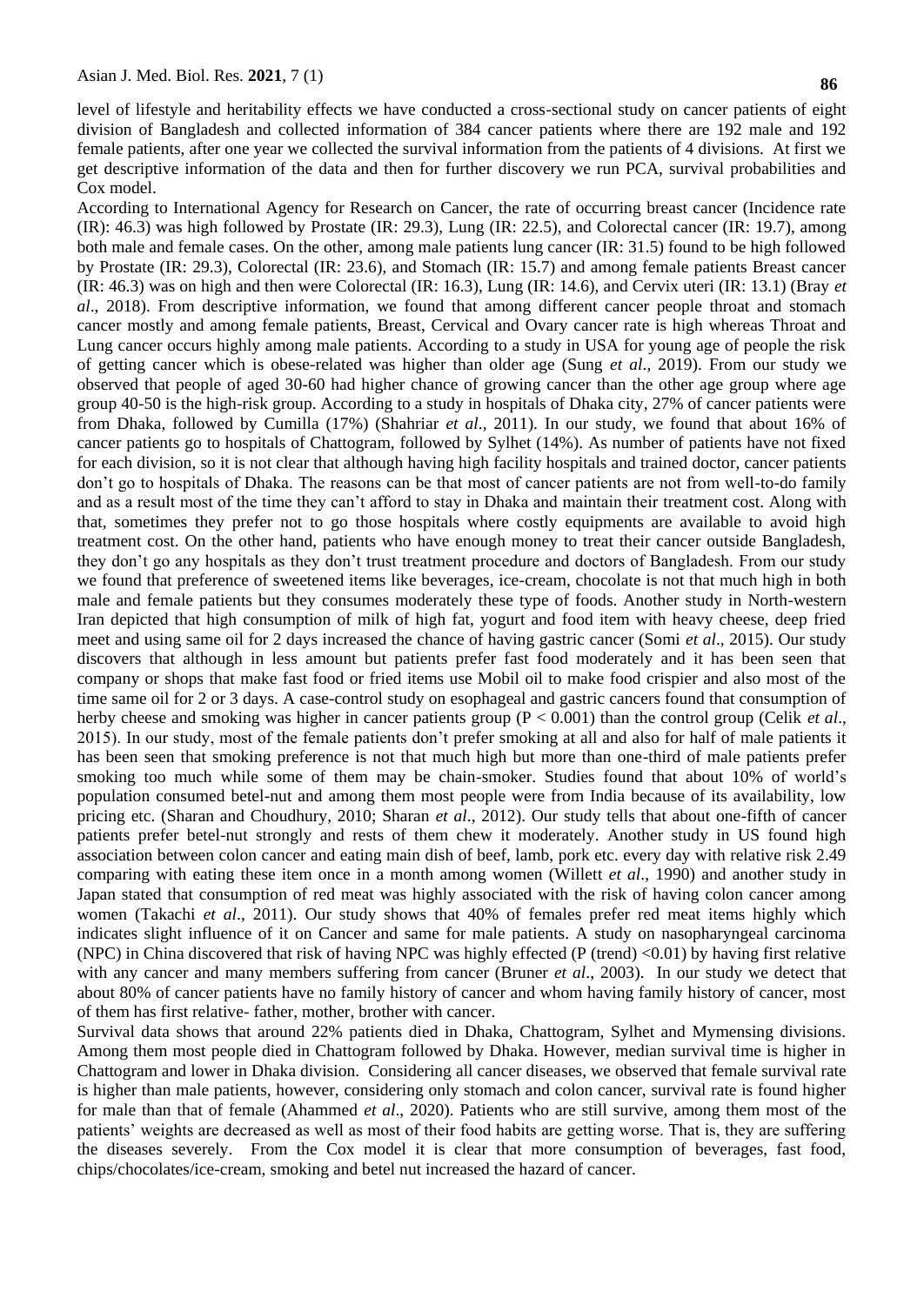## **5. Conclusions**

Although there are many studies which are similar to our study conducted in Bangladesh as well as many other countries in the world, this study can give a rough idea about the effects of lifestyle and heritability factors on cancer diseases in Bangladesh and possible idea about precautions that can be adopted in terms of different factors. It is true that the discoveries from this study may not explain or present the real scenario of different effects which are responsible for cancer but it might be help us to take further this study by studying different factors for different types of cancer individually. Taken together, the findings in this study may be able to make awareness in the society about the cancer, afterwards it may be able to reduce the cancer diseases in future in regional, national and international level. Finally, we recommend that- changing lifestyle is very essential to prevent the cancer diseases as we found lifestyle plays important role for cancer. So we should do exercise daily and avoid oily and junk food. We should take more fresh vegetables and fruits daily.

#### **Acknowledgements**

We would like to thanks the SUST Research center for funding to conduct this study. A small amount of fund has been received from Research Center SUST (Shahjalal University of Science and Technology, Sylhet-3114, Bangladesh). We also like to thanks the patients and medical stuffs for their supports.

#### **Conflict of interest**

None to declare.

## **References**

- Ahammed T, MF Akter, A Suchana, A Chowdhury, MR Shah, MS Rahman, A Akter and MO Ullah, 2020. Survival probabilities of stomach and colon cancer patients in Bangladesh. Asian J. Med. Biol. Res., 6: 123- 129.
- Anand P, AB Kunnumakara, C Sundaram, KB Harikumar, ST Tharakan, OS Lai, B Sung, BB Aggarwal, 2008. Cancer is a Preventable Disease that Requires Major Lifestyle Changes. Pharm. Res., 25: 2097–2116.
- Argos M, F Parvez, M Rahman, M Rakibuz-Zaman, A Ahmed, SK Hore, T Islam, Y Chen, BL Pierce, V Slavkovich, C Olopade, M Yunus, JA Baron, JH Graziano and H Ahsan, 2014. Arsenic and lung disease mortality in Bangladeshi adults. Epidemiol. Camb. Mass, 25: 536–543.
- Ashrafunnessa, S Kahtun, TA Chowdhury, L Shamsuddin, M Islam, MS Hassan and S Ali, 2005. Human papillomavirus in cervical intraepithelial neoplasia in Bangladesh. Bangladesh J. Obstet. Gynecol., 20: 13- 18.
- Bray F, J Ferlay, I Soerjomataram, RL Siegel, LA Torre and A Jemal, 2018. Global cancer statistics 2018: GLOBOCAN estimates of incidence and mortality worldwide for 36 cancers in 185 countries. CA. Cancer J. Clin., 68: 394–424.
- Bruner DW, D Moore, A Parlanti, J Dorgan and P Engstrom, 2003. Relative risk of prostate cancer for men with affected relatives: systematic review and meta-analysis. Int. J. Cancer, 107: 797–803.
- Celik S, EM Yılmaz, F Özden, C Kotan and H Okut, 2015. The Relationship between Eating and Lifestyle Habits and Cancer in Van Lake Region: Another Endemic Region for Esophageal and Gastric Cancers. J. Cancer Epidemiol. 2015.
- Coté ML, M Liu, S Bonassi, M Neri, AG Schwartz, DC Christiani, MR Spitz, JE Muscat, G Rennert, KK Aben, AS Andrew, V Bencko, H Bickeböller, P Boffetta, P Brennan, H Brenner, EJ Duell, E Fabianova, JK Field, L Foretova, S Friis, CC Harris, I Holcatova, YC Hong, D Isla, V Janout, LA Kiemeney, C Kiyohara, Q Lan, P Lazarus, J Lissowska, L Le Marchand, D Mates, K Matsuo, JI Mayordomo, JR McLaughlin, H Morgenstern, H Müeller, I Orlow, BJ Park, M Pinchev, OY Raji, HS Rennert, P Rudnai, A Seow, I Stucker, N Szeszenia-Dabrowska, M Dawn Teare, A Tjønnelan, D Ugolini, HFM van der Heijden, E Wichmann, JK Wiencke, PJ Woll, P Yang, D Zaridze, ZF Zhang, CJ Etzel and RJ Hung, 2012. Increased risk of lung cancer in individuals with a family history of the disease: a pooled analysis from the International Lung Cancer Consortium. Eur. J. Cancer Oxf. Engl. 48: 1957–1968.
- Danaei G, SV Hoorn, AD Lopez, CJ Murray and M Ezzati, 2005. Causes of cancer in the world: comparative risk assessment of nine behavioural and environmental risk factors. The Lancet, 366: 1784–1793.
- Fitzgerald RC, R Hardwick, D Huntsman, F Carneiro, P Guilford, V Blair, DC Chung, J Norton, K Ragunath, JH Van Krieken, S Dwerryhouse and C Caldas, 2010. Hereditary diffuse gastric cancer: updated consensus guidelines for clinical management and directions for future research. J. Med. Genet., 47: 436–444.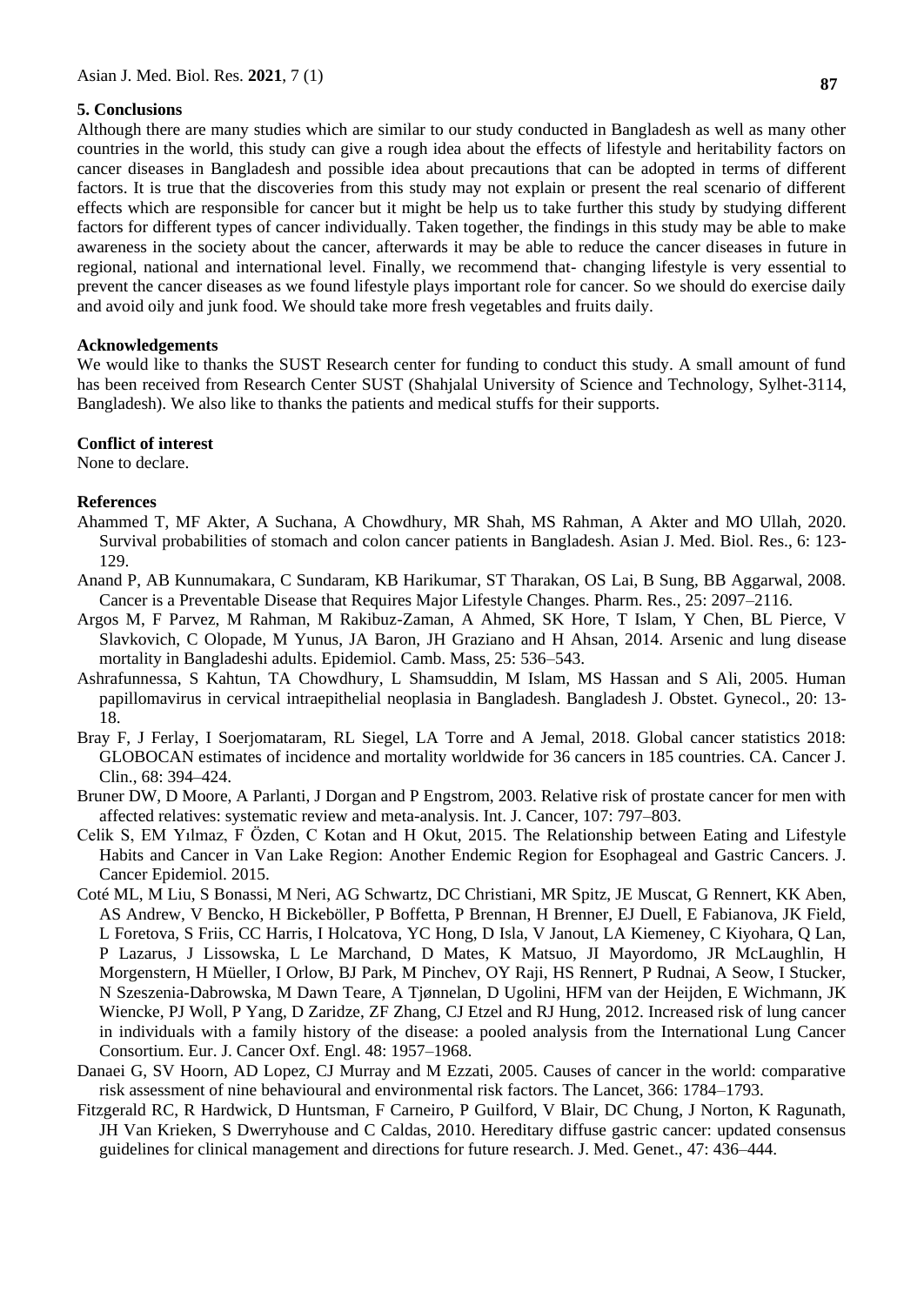- GBD 2015 Disease and Injury Incidence and Prevalence Collaborators, 2016. Global, regional, and national incidence, prevalence, and years lived with disability for 310 diseases and injuries, 1990-2015: a systematic analysis for the Global Burden of Disease Study 2015. Lancet Lond. Engl., 388: 1545–1602.
- GBD 2015 Mortality and Causes of Death Collaborators, 2016. Global, regional, and national life expectancy, all-cause mortality, and cause-specific mortality for 249 causes of death, 1980-2015: a systematic analysis for the Global Burden of Disease Study 2015. Lancet Lond. Engl. 388, 1459–1544.
- Global Burden of Disease Cancer Collaboration, 2018. Global, Regional, and National Cancer Incidence, Mortality, Years of Life Lost, Years Lived With Disability, and Disability-Adjusted Life-Years for 29 Cancer Groups, 1990 to 2016: A Systematic Analysis for the Global Burden of Disease Study. JAMA Oncol., 4: 1553–1568.
- Hasan N, MM Uddin, M Rfiquzzaman, S Chowdhury and T Wahed, 2012. Distribution of types of cancer and patterns of cancer treatment among the patients at various hospitals in Dhaka division, Bangladesh. Int. Res. J. Pharm., 3: 219–222.
- Hussain SA and R Sullivan, 2013. Cancer Control in Bangladesh. Jpn. J. Clin. Oncol., 43: 1159–1169.
- Hussain SMA, 2013. Comprehensive update on cancer scenario of Bangladesh. South Asian J. Cancer, 2: 279– 284.
- Hussain SMA and M Zaman, 2008. National Cancer Control Strategy and Plan of Action 2009-15.
- Kampman E, 2007. A First-Degree Relative with Colorectal Cancer: What Are We Missing? Cancer Epidemiol. Prev. Biomark., 16: 1–3.
- Khatun S, SMA Hussain, F Hossain and A Choudhury, 2009. Human Papilloma Virus and Other Risk Factors of Carcinoma Cervix. Bangladesh Med. J., 38: 18–23.
- McGuire S, 2016. World Cancer Report 2014. Geneva, Switzerland: World Health Organization, International Agency for Research on Cancer, WHO Press, 2015. Adv. Nutr. Bethesda Md, 7: 418–419.
- McPherson K, CM Steel and JM Dixon, 2000. Breast cancer-epidemiology, risk factors, and genetics. BMJ, 321: 624–628.
- Mukti RF, PD Samadder, AA Emran, F Ahmed, IB Imran, A Malaker and S Yeasmin, 2014. Score based risk assessment of lung cancer and its evaluation for Bangladeshi people. Asian Pac. J. Cancer Prev. APJCP. https://doi.org/10.7314/APJCP.2014.15.17.7021
- Nelson DE, DW Jarman, J Rehm, TK Greenfield, G Rey, WC Kerr, P Miller, KD Shield, Y Ye and TS Naimi, 2013. Alcohol-Attributable Cancer Deaths and Years of Potential Life Lost in the United States. Am. J. Public Health, 103: 641–648.
- Sanchez G, 2013. PLS Path Modeling with R. Trowchez Editions. Berkeley.
- [http://www.gastonsanchez.com/PLS Path Modeling with R.pdf](http://www.gastonsanchez.com/PLS%20Path%20Modeling%20with%20R.pdf)
- Shahriar M, RB Islam, AS Mahmood, MSA Mamun, SS Nahar, T Sadiana and S Shahid, 2011. Risk factors and trends of common cancers in Bangladesh: Outcome of hospital based case control survey conducted in Dhaka city, Bangladesh. Stamford J. Pharm. Sci., 4: 35–41.
- Sharan RN and Y Choudhury, 2010. Betel nut and susceptibility to cancer. IN: Roy, D., Dorak, M.T. (Eds.), 2010. Environmental Factors, Genes, and the Development of Human Cancers. Springer-Verlag, New York. [https://doi.org/10.1007/978-1-4419-6752-7.](https://doi.org/10.1007/978-1-4419-6752-7)
- Sharan RN, R Mehrotra, Y Choudhury and K Asotra, 2012. Association of Betel Nut with Carcinogenesis: Revisit with a Clinical Perspective. PLoS ONE 7: e42759.
- Soerjomataram I, K Shield, C Marant-Micallef, J Vignat, C Hill, A Rogel, G Menvielle, L Dossus, JN Ormsby, J Rehm, L Rushton, P Vineis, M Parkin and F Bray, 2018. Cancers related to lifestyle and environmental factors in France in 2015. Eur. J. Cancer, 105: 103–113.
- Somi MH, SM Mousavi, S Naghashi, E Faramarzi, MA Jafarabadi, M Ghojazade, A Majdi and SA NaseriAlavi, 2015. Is there any relationship between food habits in the last two decades and gastric cancer in North-Western Iran? Asian Pac. J. Cancer Prev., 16: 283–290.
- Sung H, RL Siegel, PS Rosenberg and A Jemal, 2019. Emerging cancer trends among young adults in the USA: analysis of a population-based cancer registry. Lancet Public Health, 4: e137–e147.
- Takachi R, Y Tsubono, K Baba, M Inoue, S Sasazuki, M Iwasaki, S Tsugane and Japan Public Health Center-Based Prospective Study Group, 2011. Red meat intake may increase the risk of colon cancer in Japanese, a population with relatively low red meat consumption. Asia Pac. J. Clin. Nutr., 20: 603–612.
- Talukder MH, S Jabeen, MJ Islam and SMA Hussain, 2008. Distribution of Cancer Patients at National Institute of Cancer Research and Hospital in 2006. Bangladesh Med. J., 37: 2–5.
- Uddin AFMK, ZJ Khan, J Islam and A Mahmud, 2013. Cancer care scenario in Bangladesh. South Asian J. Cancer, 2: 102–104.